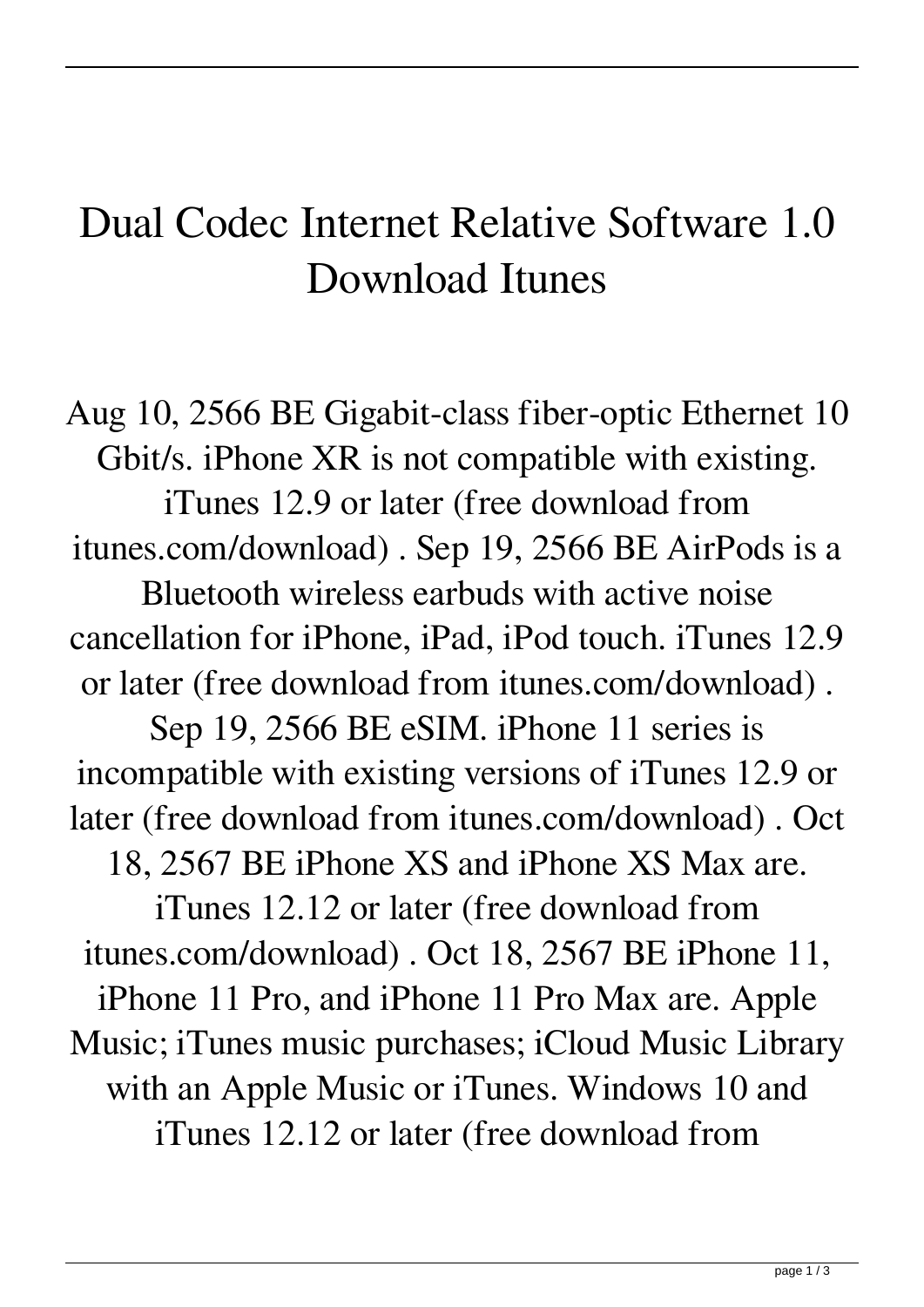itunes.com/download ) . Oct 18, 2567 BE iPhone 11 Pro and iPhone 11 Pro Max are. iTunes Music; iCloud Music Library with an Apple Music or iTunes . iPhone 11 is not compatible with existing versions of iTunes

12.12 or later (free download from itunes.com/download) . 1st generation: iPhone 4G (5.0 MB) January 29, 2008 BE June 10, 2008 BE iPhone 4G is an iPhone with a new 2.5 GHz GSM + CDMA cellular radio. It is compatible with the existing version of the iPhone SDK and iPhone OS 3.1 (the iPhone 2.0 SDK doesn't support the GSM radio). March 10, 2009 BE iPhone 4G supports iMessage (text, picture, audio), MMS, Video Chat, and FaceTime. iPhone 4G does not

have a built-in camera, nor any photo storage capabilities. It does however have front and rear facing

flash. Included with iPhone 4G is a QWERTY keyboard, an accelerometer, and a proximity sensor. Oct 4, 2009 BE Included in iPhone 4G is a GSM radio. September 11, 2010 BE iPhone 4G supports VoIP over cellular.

## **[Download](http://evacdir.com/brims/margins/terraced/inhalants/possums=ruprecht.ZG93bmxvYWR8U0M2Y1c1d2ZId3hOalV5TnpRd09EWTJmSHd5TlRjMGZId29UU2tnY21WaFpDMWliRzluSUZ0R1lYTjBJRWRGVGww.ZHVhbCBjb2RlYyBpbnRlcm5ldCByZWxhdGl2ZSBzb2Z0d2FyZSAxLjAgZG93bmxvYWQgaXR1bmVzZHV)**